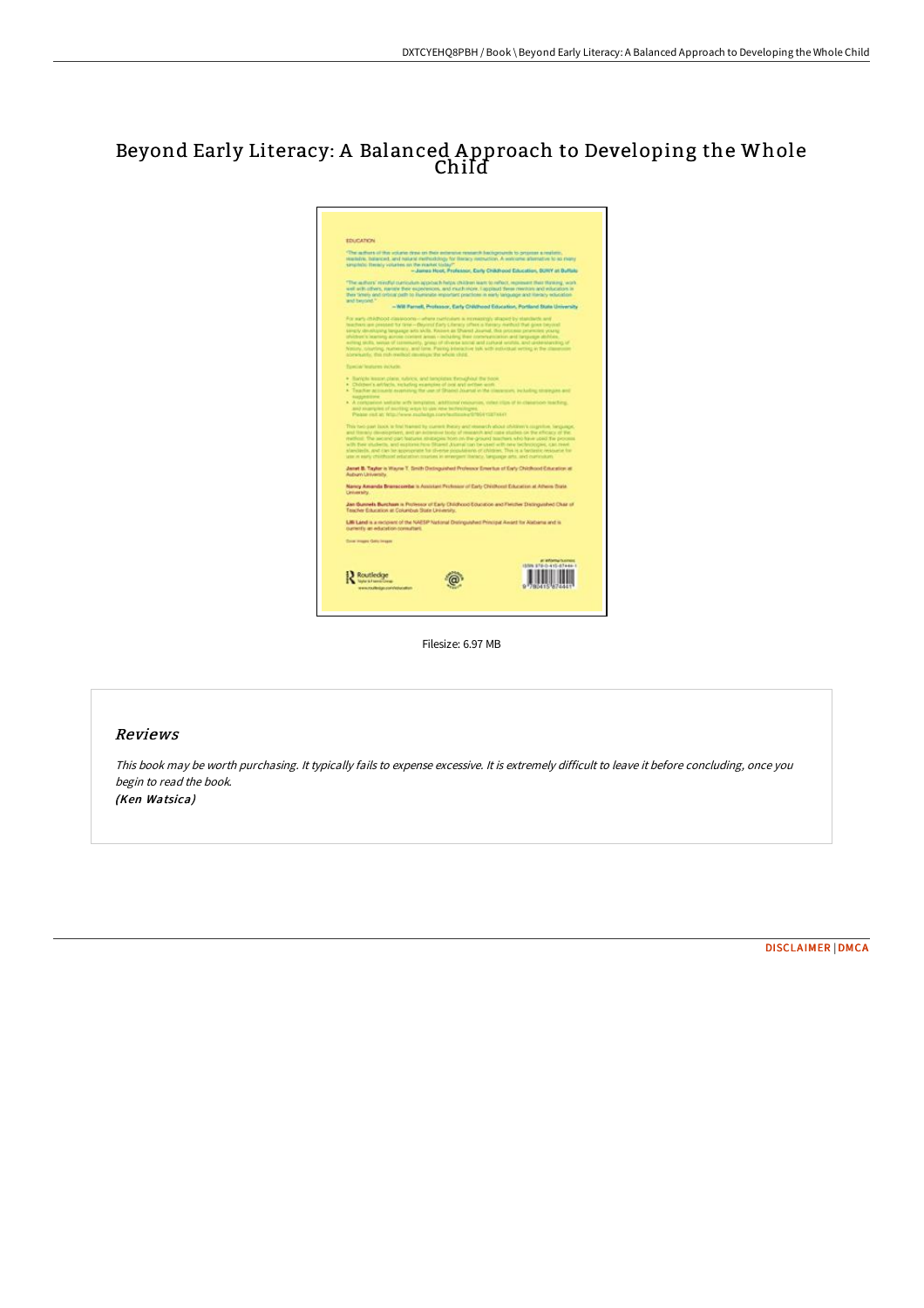## BEYOND EARLY LITERACY: A BALANCED APPROACH TO DEVELOPING THE WHOLE CHILD



To save Beyond Early Literacy: A Balanced Approach to Developing the Whole Child eBook, make sure you follow the web link listed below and download the file or have accessibility to additional information which are relevant to BEYOND EARLY LITERACY: A BALANCED APPROACH TO DEVELOPING THE WHOLE CHILD book.

Taylor Francis Ltd, United Kingdom, 2010. Paperback. Book Condition: New. 249 x 175 mm. Language: English . Brand New Book \*\*\*\*\* Print on Demand \*\*\*\*\*.For early childhood classrooms - where curriculum is increasingly shaped by standards and teachers are pressed for time - Beyond Early Literacy oFers a literacy method that goes beyond simply developing language arts skills. Known as Shared Journal, this process promotes young children s learning across content areas - including their communication and language abilities, writing skills, sense of community, grasp of diverse social and cultural worlds, and understanding of history, counting, numeracy, and time. Pairing interactive talk with individual writing in the classroom community, this rich method develops the whole child. Special features include: \* sample lesson plans, rubrics, and templates throughout the book \* children s artifacts, including examples of oral and written work \* teacher accounts examining the use of Shared Journal in the classroom, including strategies and suggestions \* a Companion Website with templates, additional resources, and video clips of in-classroom teaching and examples of exciting ways to use new technologies. This two-part book is first framed by current theory and research about children s cognitive, language, and literacy development, and an extensive body of research and case studies on the eFicacy of the method. The second part features strategies from on-the-ground teachers who have used the process with their students and explores how Shared Journal can be used with new technologies, can meet standards, and can be appropriate for diverse populations of children. This is a fantastic resource for use in early childhood education courses in emergent literacy, language arts, and curriculum.

B Read Beyond Early Literacy: A Balanced Approach to [Developing](http://bookera.tech/beyond-early-literacy-a-balanced-approach-to-dev.html) the Whole Child Online R Download PDF Beyond Early Literacy: A Balanced Approach to [Developing](http://bookera.tech/beyond-early-literacy-a-balanced-approach-to-dev.html) the Whole Child